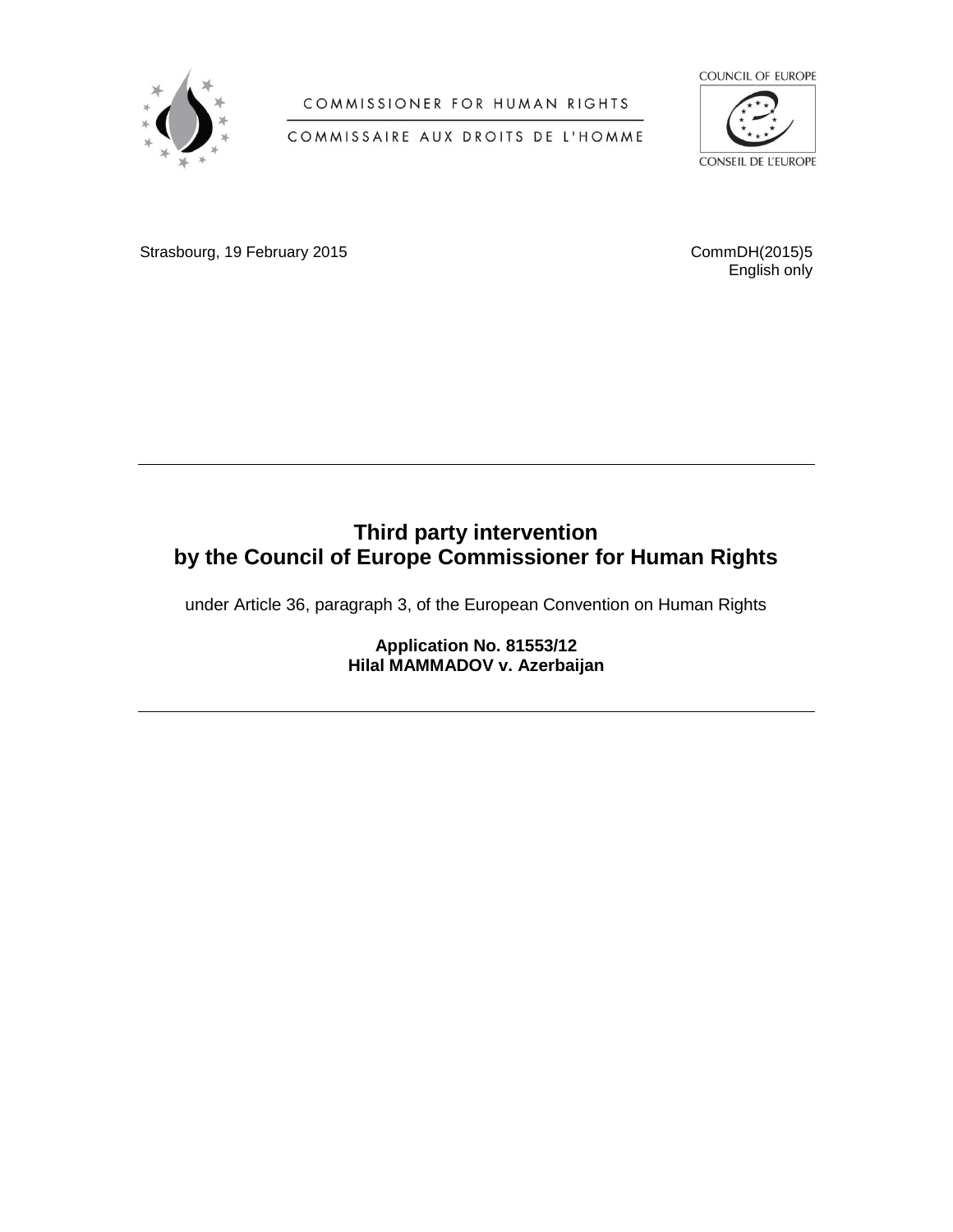# **Introduction**

 $\overline{a}$ 

- 1. On 20 January 2015, the Council of Europe Commissioner for Human Rights (hereinafter: 'the Commissioner') informed the European Court of Human Rights (hereinafter: 'the Court') of his decision to intervene as a third party in the Court's proceedings, in accordance with Article 36, paragraph 3 of the European Convention on Human Rights (hereinafter: 'the Convention'), and to submit written observations concerning the case of *Hilal Mammadov v. Azerbaijan*. This case relates to the applicant's arrest and alleged ill-treatment by the police in June 2012, the institution of criminal proceedings against him and his pre-trial detention, as well as proceedings concerning his alleged ill-treatment.
- 2. According to his mandate, the Commissioner fosters the effective observance of human rights; assists member states in the implementation of Council of Europe human rights instruments, in particular the Convention; identifies possible shortcomings in the law and practice concerning human rights; and provides advice and information regarding the protection of human rights across the region.<sup>1</sup>
- 3. With reference to human rights defenders in particular, the Commissioner has a specific duty to work in this field, further to the adoption by the Council of Europe Committee of Ministers of the Declaration on Council of Europe action to improve the protection of human rights defenders and promote their activities, on 6 February 2008.
- 4. The Declaration "[i]nvites the Commissioner for Human Rights to strengthen the role and capacity of his Office in order to provide strong and effective protection for human rights defenders, notably by "continuing to meet with a broad range of defenders during his country visits and to report publicly on the situation of human rights defenders". It also calls on Council of Europe member states to "co-operate with the Council of Europe human rights mechanisms and in particular (…) with the Commissioner for Human Rights by facilitating his/her visits, providing adequate responses and entering into dialogue with him/her about the situation of human rights defenders when so requested."
- 5. The situation of human rights defenders in Azerbaijan is of great concern to the Commissioner. Reprisals, including judicial harassment, against critical voices in general, and those denouncing human rights violations in the country in particular is a widespread phenomenon in Azerbaijan, to which the Commissioner has repeatedly attempted to bring the attention of the authorities in his reports and interventions.
- 6. This intervention is based on the Commissioner's visits to Azerbaijan from 5 to 8 November 2012, from 22 to 24 May 2013 and from 22 to 24 October 2014, as well as on continuous country monitoring. During his visits the Commissioner held discussions with a number of state authorities and met with representatives of non-governmental organisations. He also met with a number of detained human rights defenders and other persons who had voiced dissenting views. The Commissioner met the applicant twice in the pre-trial detention centre of Kurdakhani, in November 2012 and May 2013. The applicant was since sentenced to 5 years' imprisonment, a sentence confirmed by the Supreme Court of Azerbaijan on 25 June 2014, and transferred to a high-security prison.
- 7. The Commissioner believes that the present case is an illustration of a serious and systemic human rights problem in Azerbaijan, which, in spite of numerous efforts by the Commissioner and other international stakeholders, remains unaddressed to date.

<sup>&</sup>lt;sup>1</sup> [Resolution \(99\)50](https://wcd.coe.int/ViewDoc.jsp?id=458513) on the Council of Europe Commissioner for Human Rights, adopted by the Committee of Ministers on 7 May 1999.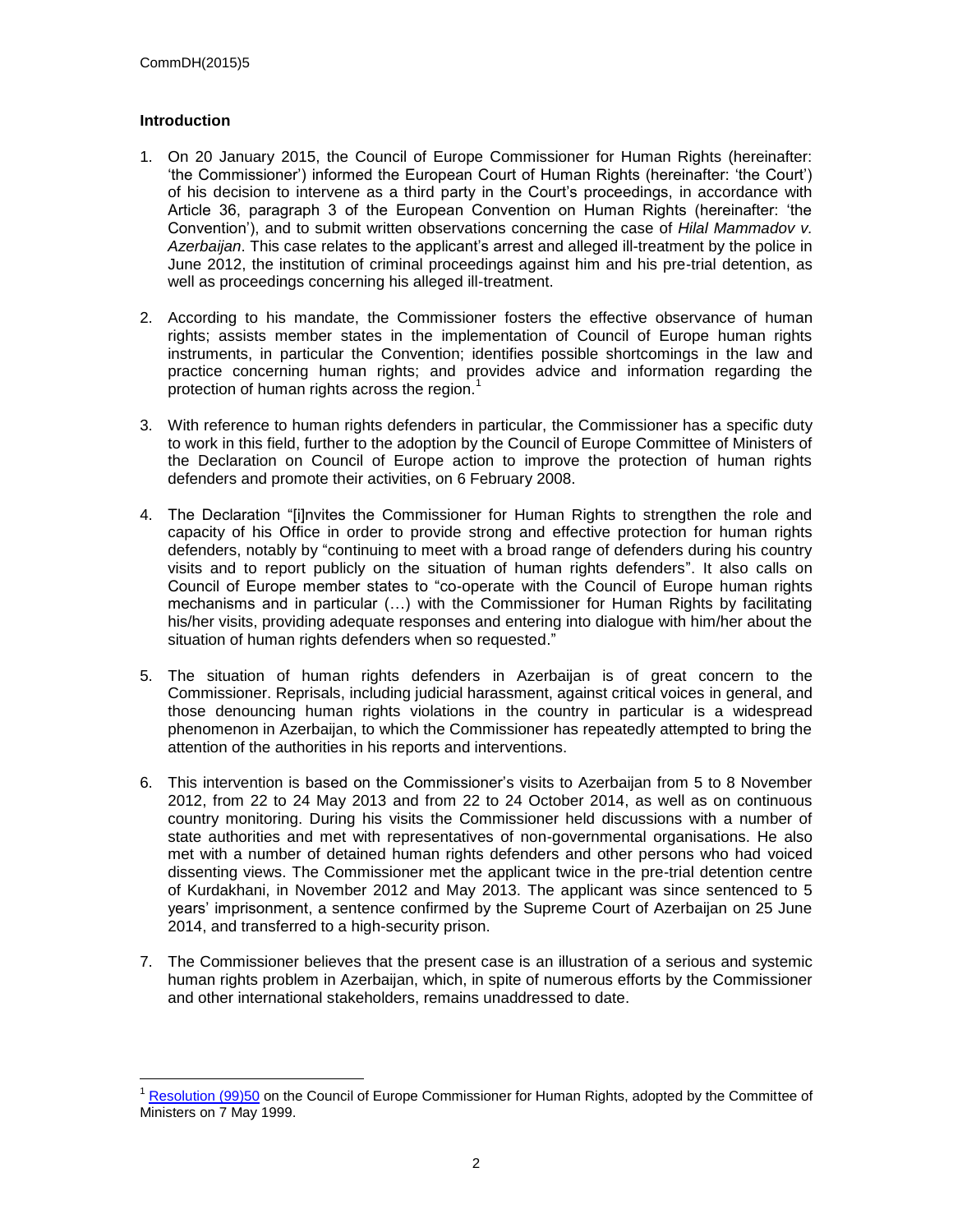8. Section I of the present written submission focuses on major issues concerning the right to freedom of expression in Azerbaijan; Section II describes the pattern of reprisals against human rights defenders in the country; and Section III contains observations on pre-trial detention. These sections are followed by the Commissioner's conclusions.

## **I. Observations on the right to freedom of expression in Azerbaijan**

- 9. Through his visits to Azerbaijan and continuous monitoring, the Commissioner has identified a number of deficiencies in the protection of freedom of expression, assembly and association in Azerbaijan. The Commissioner has had to conclude that Azerbaijan was failing to comply with its international obligations which require safeguarding these freedoms.
- 10. Regarding freedom of expression in particular, the Commissioner has repeatedly called on the authorities to improve the respect for this right and to release all persons who are detained because of the views they have expressed.
- 11. In his report following his May 2013 visit to Azerbaijan, $<sup>2</sup>$  the Commissioner expressed serious</sup> concerns at the apparent intensification of the practice, already highlighted by his predecessor in 2010 and 2011, of the unjustified or selective criminal prosecution of journalists and others who express critical opinions. He noted that several media workers had recently been prosecuted and/or sentenced for incitement to national, racial or religious hatred and in some instances terrorism, as well as for hooliganism, tax evasion, drug possession and illegal possession of weapons, with the credibility of the relevant charges being widely challenged. As a result, a number of journalists had to serve long prison terms or carry out corrective labour and/or pay heavy fines.
- 12. In this context, the Commissioner's report refers specifically to the applicant as one of those who have been prosecuted and detained on the basis of seemingly spurious charges.
- 13. The Commissioner noted that Hilal Mammadov, a journalist, editor-in-chief of *Tolishi Sado*  newspaper (The Voice of Talysh, the only newspaper printed in the minority Talysh language), academic and minority rights defender, was arrested on 21 June 2012 on charges of drug possession. A few days later, additional charges of treason and incitement to national, racial or religious hatred were brought against him. The Commissioner shared the views of others who had stressed the inconsistencies in the various charges brought against him.
- 14. The Commissioner was all the more worried given that Novruzali Mammadov, the former editor of *Tolishi Sado*, died in a prison hospital on 17 August 2009, while serving a ten-year sentence following his conviction for charges similar to those brought against Hilal Mammadov.
- 15. In an update to the report published in April 2014, the Commissioner stressed that the situation with regard to freedom of expression in Azerbaijan had deteriorated. $3$  He noted that in the comments they had submitted in response to his 2013 report, the Azerbaijani authorities had stated that the journalists referred to in his report had not been prosecuted for their professional activity. However, the Commissioner pointed to consistent reports according to which these cases are based on charges which lack credibility and often follow critical reporting or posts on the Internet. Indeed, several interlocutors of the Commissioner stressed that the applicant was arrested after posting music and a video clip on the Internet which attracted attention to the Talysh culture.

 $\overline{a}$ <sup>2</sup> Commissioner for Human Rights, Report on Azerbaijan, 6 August 2013, [CommDH\(2013\)14.](https://wcd.coe.int/com.instranet.InstraServlet?command=com.instranet.CmdBlobGet&InstranetImage=2501767&SecMode=1&DocId=2130154&Usage=2)

<sup>&</sup>lt;sup>3</sup> Commissioner for Human Rights, Observations on the human rights situation in Azerbaijan: An update on freedom of expression, freedom of association, freedom of assembly, and the right to property, 23 April 2014, [CommDH\(2014\)10.](https://wcd.coe.int/com.instranet.InstraServlet?command=com.instranet.CmdBlobGet&InstranetImage=2540668&SecMode=1&DocId=2150384&Usage=2)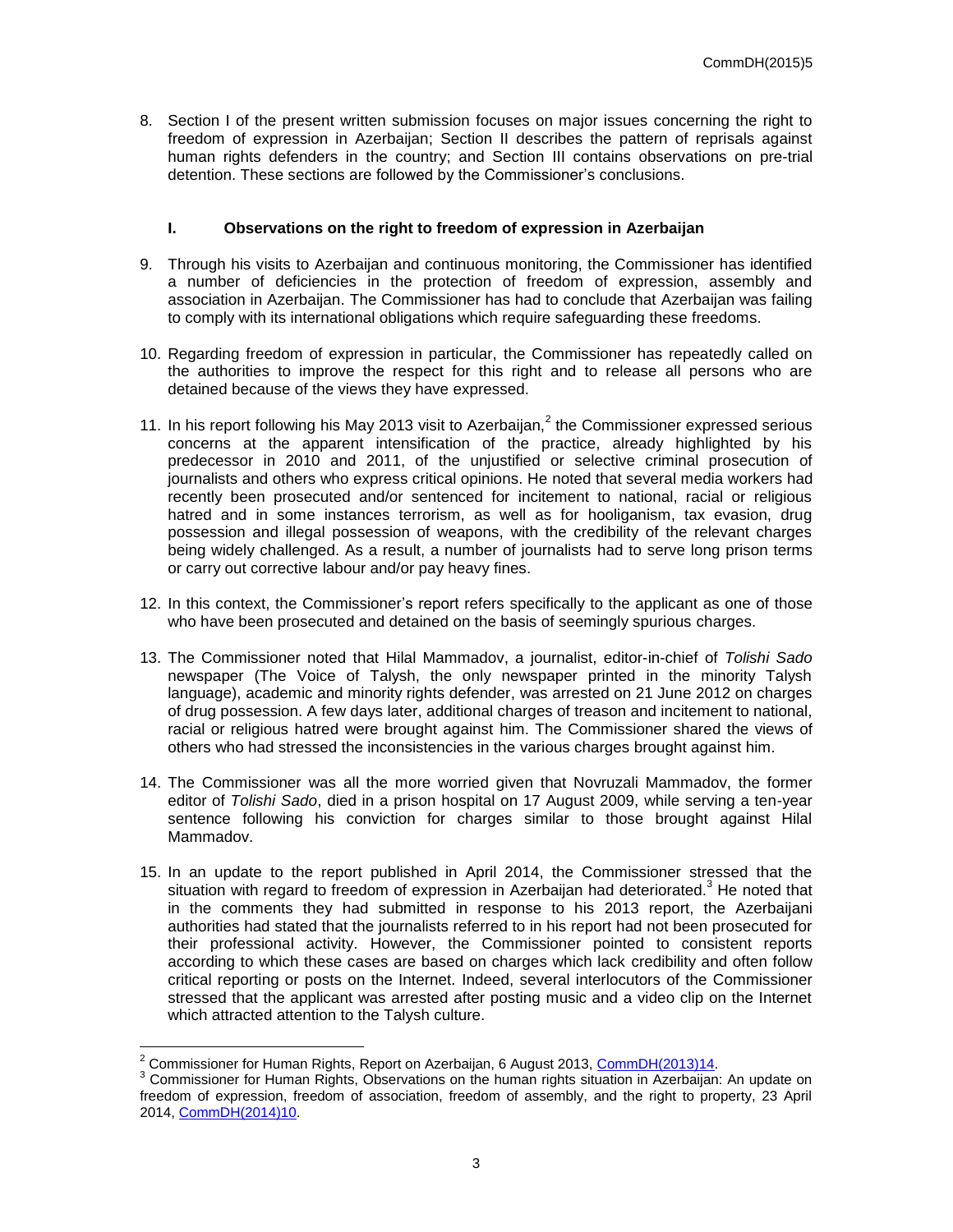- 16. The Commissioner also reiterated that steps should be taken urgently to address the above concerns and called once more on the authorities to immediately release all persons imprisoned because of views or opinions expressed, including the applicant.
- 17. The Commissioner's findings and conclusions were echoed by a number of other international bodies. In a recent interim resolution, 4 the Committee of Ministers of the Council of Europe, supervising the execution of the judgments adopted by the European Court of Human Rights in the cases of *Mahmudov and Agazade v. Azerbaijan* and *Fatullayev v. Azerbaijan*, considered that, as regards the arbitrary application of criminal legislation to limit freedom of expression, "the present situation raises serious concerns, in particular on account of the reported recent use of different criminal laws - similar to the ones used in the present group of cases (accusations of illegal activities, abuse of authority, treason, hooliganism or other crimes which can have close links to the legitimate exercise of the freedom of expression) - against journalists, bloggers, lawyers and members of NGOs."
- 18. Emphasising the structural dimension of the aforementioned shortcomings, the Commissioner has also repeatedly stressed the need to take measures to ensure a genuinely independent and impartial review by the judiciary of cases involving journalists and others expressing critical voices.

## **II. Reprisals against human rights defenders**

## **Hindrances to the work of human rights defenders in the Council of Europe area**

19. In the course of ongoing discussions with human rights defenders, the Commissioner's attention has been drawn to the very difficult situation which human rights defenders in some countries face, including regular and severe threats and attacks against their personal security as well as administrative and legal obstacles. Both individuals and organisations can be targeted. In order to mobilise public support for some of their actions, states often engage in defamation campaigns against these individuals and organisations. Defenders are accused of spying, being "enemies of the state", getting support from outside forces due to their reliance on foreign funding or helping "criminals" and "deviants". Sometimes defamation and libel suits are launched against defenders.<sup>5</sup>

# **Reprisals in Azerbaijan as human rights violations**

20. The arrest and detention of the applicant in June 2012 is part of a more general crackdown on human rights defenders in Azerbaijan, which intensified over the summer of 2014. In the Commissioner's view, the prosecution of human rights defenders and prominent journalists in Azerbaijan constitute reprisals against those who have co-operated with the Council of Europe or other organisations and denounced human rights violations in the country. The close working relationships of the Commissioner's Office and the Council of Europe as a whole with these human rights defenders reinforce the belief that they are being deliberately targeted with criminal proceedings as a result of their engagement in activities that should be perfectly legal in a well-functioning democracy. Almost all have participated in human rights defenders' round-tables organised by the Commissioner's Office in recent years. Others have provided legal aid on a number of cases before the European Court of Human Rights, or have provided information to monitoring mechanisms of the Council of Europe. Finally, some of them have organised or participated in several side events during sessions of the

 4 [Interim Resolution](https://wcd.coe.int/ViewDoc.jsp?id=2239635&Site=CM) CM/ResDH(2014)183, adopted by the Committee of Ministers of the Council of Europe on 25 September 2014.

<sup>5</sup> [Report](https://wcd.coe.int/ViewDoc.jsp?Ref=CommDH%282012%2921&Language=lanEnglish) on the Round-Table organised by the Office of the Commissioner for Human Rights of the Council of Europe, Strasbourg, 27-28 October 2011, CommDH(2012)21, para. 12.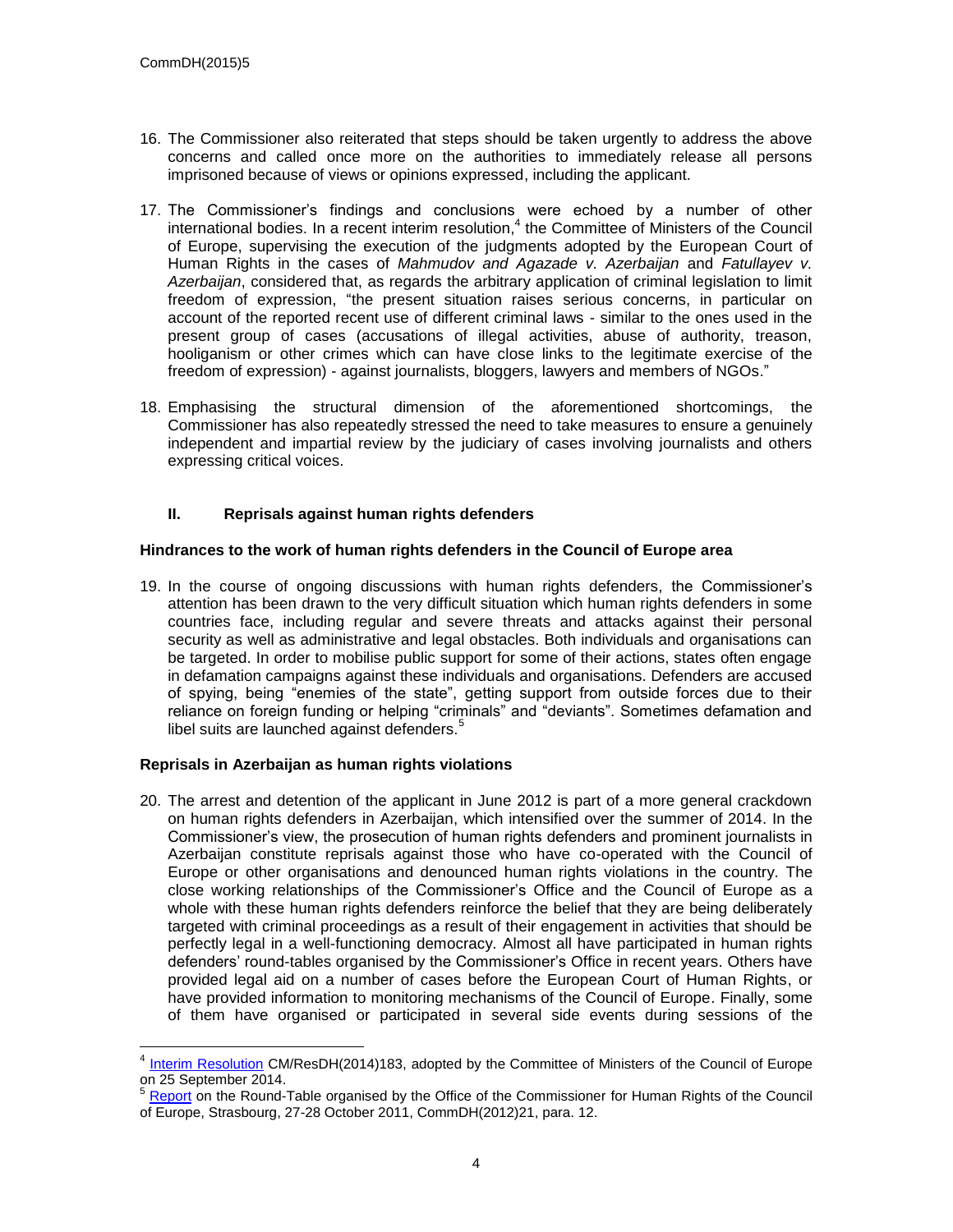Parliamentary Assembly of the Council of Europe over the last year. All of them are important and reliable partners of the Council of Europe and the Commissioner's Office.

- 21. The applicant's case provides a disturbing illustration of this pattern of reprisals against those who co-operate with international institutions, including the Council of Europe, to address human rights shortcomings in Azerbaijan.
- 22. As a minority rights defender, the applicant is a long-standing partner of the Advisory Committee on the Framework Convention on the protection of national minorities, the independent expert committee responsible for evaluating the implementation of the Framework Convention in State Parties and advising the Committee of Ministers of the Council of Europe. He represented the non-governmental organisation *Talysh Human Rights Project* in a meeting with the Advisory Committee in September 2007, in the course of the latter's second visit to Azerbaijan. In the Opinion adopted following this visit,<sup>6</sup> the Advisory Committee noted "with concern that, in general, there is a tendency for the authorities, and at times for some media, to associate persons belonging to certain national minorities with separatism and 'disloyalty' towards the State. The Advisory Committee is disconcerted by reported manifestations of intolerance against some NGO's involved in human rights and minority rights protection. It is deeply concerned by allegations of harassment against persons involved in the dissemination, at the local level, of information on the Framework Convention for the Protection of National Minorities."
- 23. A third visit of the Advisory Committee to the country was carried out from 9 to 12 July 2012 and a meeting with the applicant was planned during this visit. However, shortly before the visit, the applicant was arrested and thus could not participate in that meeting. The third Opinion on Azerbaijan, adopted by the Advisory Committee in October 2012, refers to the applicant in the following terms:

"The Advisory Committee is moreover deeply concerned about the recent arrest and indictment of Mr Hilal Mammedov, who succeeded Mr Novruzali Mammadov as Editor in Chief of the 'Tolishy Sado', under very similar charges, shortly before the Advisory Committee's country visit. The indictment against Mr Hilal Mammedov of 3 July accuses him of having attended conferences in Iran in April and October 2006 and having spoken in that context on public Iranian TV about the Talysh population in Azerbaijan, allegedly with the aim of inciting ethnic hatred in Azerbaijan. The Advisory Committee is deeply concerned by this case as it appears again to incriminate a person for seeking to enjoy rights that are expressly granted by the Framework Convention, including the freedom of expression. According to a number of interlocutors, the case demonstrates the extent to which persons belonging to certain national minorities are habitually considered as having an affiliation with neighbouring countries, and seen as disloyal to Azerbaijan when seeking to express their minority identity."7

24. The Commissioner shares the concern expressed by the Advisory Committee that the applicant appears to have been prosecuted for activities that he was entitled to carry out under the Framework Convention. As underlined by the Advisory Committee, it is "inconceivable that these activities, which the authorities through their ratification of the Framework Convention have committed not only to permit but to actively support (…) could be interpreted as acts of treason against the government.<sup>"8</sup> Moreover, the short period of time between the arrest of the applicant and the visit of the Advisory Committee suggests that the applicant might have been deliberately prevented from exchanging views with the experts of

 $\overline{a}$ 

<sup>6</sup> Advisory Committee, Second Opinion on Azerbaijan, adopted on 9 November 2007, [ACFC/OP/II\(2007\)007,](http://www.coe.int/t/dghl/monitoring/minorities/3_FCNMdocs/PDF_2nd_OP_Azerbaijan_en.pdf) para. 68 and 69.

Advisory Committee, Third Opinion on Azerbaijan, adopted on 10 October 2012, [ACFC/OP/III\(2012\)005,](http://www.coe.int/t/dghl/monitoring/minorities/3_FCNMdocs/PDF_3rd_OP_Azerbaijan_en.pdf) para. 67.

*Ibid*., para. 66.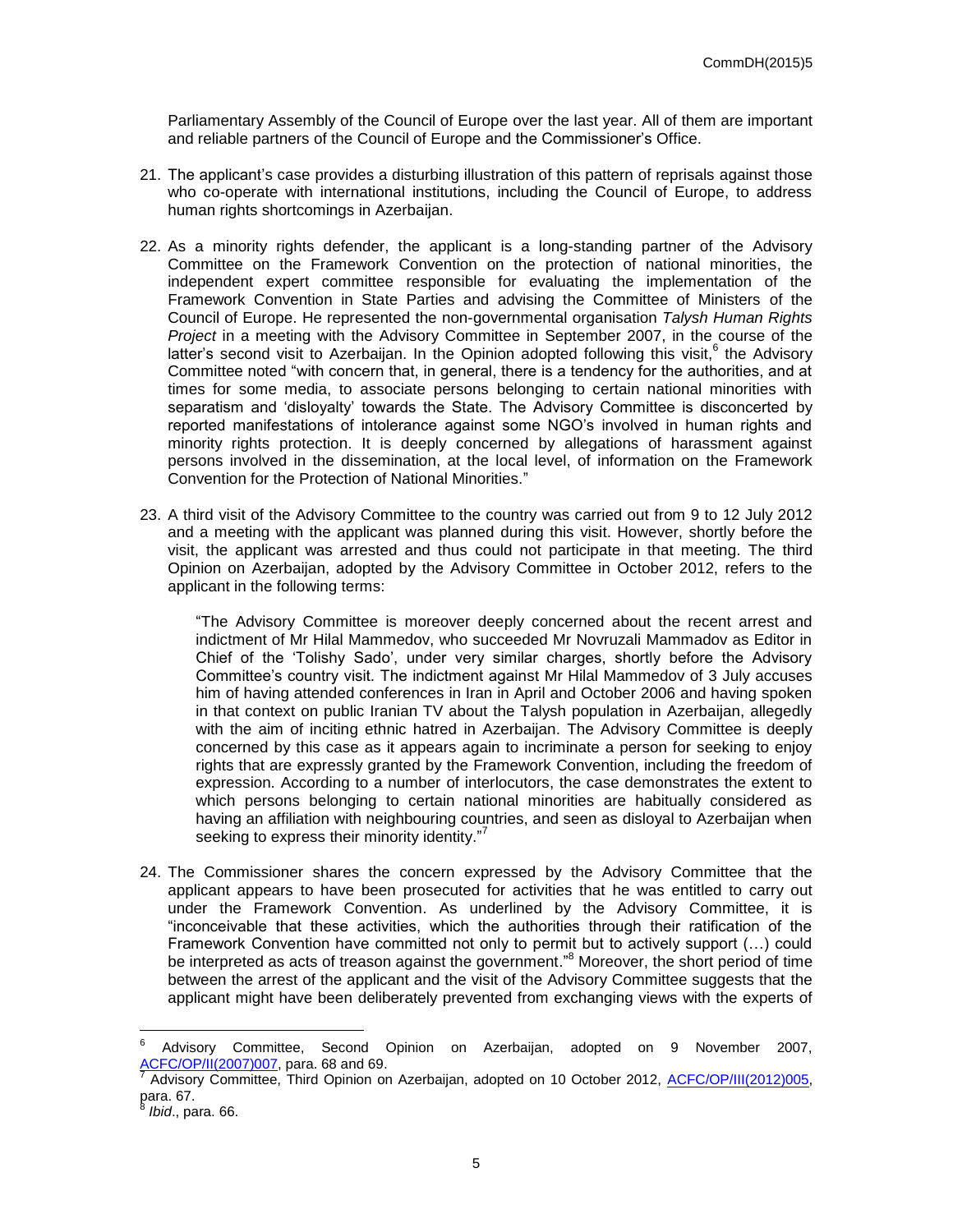that Committee. Many interlocutors of the Commissioner consider that the arrest and detention of the applicant is an attempt to silence his efforts to report on human rights violations.

25. The judgment of the European Court of Human Rights in the case of Ilgar Mammadov,<sup>9</sup> which recently became final, brings the broader issue of selective justice in Azerbaijan to the forefront. In this judgment, the Court found that the applicant had been detained for purposes other than having committed an offence, and that there had accordingly been a violation of Article 18 of the Convention (limitation on use of restrictions on rights) taken in conjunction with Article 5 (right to liberty and security). The Court stressed that the circumstances of the case "indicate that the actual purpose of the impugned measures was to silence or punish the applicant for criticising the Government and attempting to disseminate what he believed was the true information that the Government were trying to hide."<sup>10</sup> On the basis of his work on Azerbaijan, the Commissioner believes that similar issues arise with respect to the detention and conviction of a number of other individuals who have voiced critical views, including human rights defenders.

#### **Reprisals in Azerbaijan as obstruction to the functioning of international human rights mechanisms**

- 26. The Commissioner underlines that intimidation and reprisals against human rights defenders in retaliation for their work at the international, regional or national levels not only amount to attacks on human rights, but also breach the rule of law.
- 27. In this respect, the Commissioner recalls Article 5 of the UN Declaration on the Right and Responsibility of Individuals, Groups and Organs of Society to Promote and Protect Universally Recognized Human Rights and Fundamental Freedoms, <sup>11</sup> which describes the activities in which human rights defenders may engage at national and international level, including the right to communicate with non-governmental or intergovernmental organisations.
- 28. In addition, the Council of Europe 2008 Declaration calls on member states "to ensure the effective access of human rights defenders to the European Court of Human Rights, the European Committee of Social Rights and other human rights protection mechanisms in accordance with applicable procedures."<sup>12</sup>
- 29. In a 2013 Resolution on Protecting Human Rights Defenders, the UN Human Rights Council reaffirmed the right of unhindered access to and communication with international and regional human rights mechanisms and called on states to avoid legislation that has the effect of undermining that right and to refrain from any act of intimidation or reprisals against those who co-operate, have co-operated or seek to co-operate with international institutions, including their family members and associates.<sup>13</sup>

 9 *Ilgar Mammadov v. Azerbaijan*, application no. 15172/13, judgment of 22 May 2014.

<sup>10</sup> *Ibid*., para. 143.

<sup>11</sup> Article 5 of the [UN Declaration](http://www.ohchr.org/EN/ProfessionalInterest/Pages/RightAndResponsibility.aspx) on the Right and Responsibility of Individuals, Groups and Organs of Society to Promote and Protect Universally Recognized Human Rights and Fundamental Freedoms, adopted by General Assembly resolution 53/144 of 9 December 1998: For the purpose of promoting and protecting human rights and fundamental freedoms, everyone has the right, individually and in association with others, at the national and international levels:

<sup>(</sup>a) To meet or assemble peacefully;

<sup>(</sup>b) To form, join and participate in non-governmental organizations, associations or groups;

<sup>(</sup>c) To communicate with non-governmental or intergovernmental organizations.

[Declaration](https://wcd.coe.int/ViewDoc.jsp?id=1245887&Site=CM) on Council of Europe action to improve the protection of human rights defenders and promote their activities, adopted by the Committee of Ministers on 6 February 2008, para. 2 (vii).

<sup>&</sup>lt;sup>13</sup> Human Rights Council [Resolution](http://ap.ohchr.org/documents/dpage_e.aspx?si=A/HRC/RES/22/6) 22/6 on Protecting Human Rights Defenders, adopted on 12 April 2013, para. 13 and 14.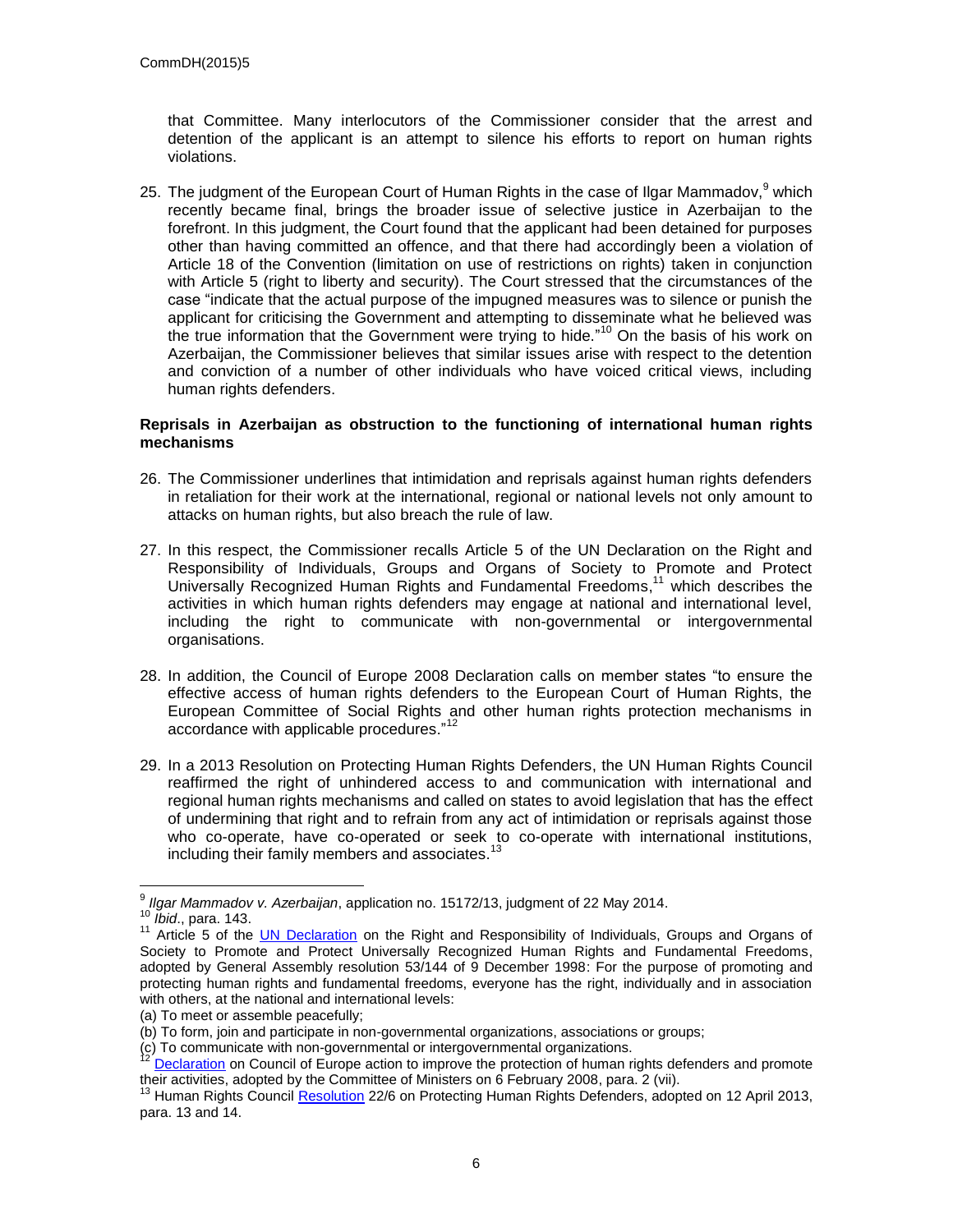- 30. Finally, the Commissioner would like to draw attention to the recently published Guidelines on the Protection of Human Rights Defenders,<sup>14</sup> which also provide that states shall ensure that human rights defenders enjoy the right to unhindered access to and communication with international and regional bodies and states that they should refrain from any action that may frustrate or undermine the right of human rights defenders to provide information to international bodies; they should notably not prevent human rights defenders from meeting with international delegations when they visit the country.
- 31. As stressed in the Explanatory report to these Guidelines, "international human rights mechanisms depend on the information submitted by individuals and groups in order to support the implementation of international human rights standards by states. Therefore, any form of reprisal against human rights defenders for providing information to international bodies, or otherwise obstructing their interaction with these bodies, is both a human rights violation and, at the same time, undermines the functioning of mechanisms with which states have committed to co-operate in good faith."

#### **III. Pre-trial detention**

- 32. Another issue of serious concern to the Commissioner is the frequent resort to pre-trial detention as a preventive measure in Azerbaijan.
- 33. In a report published in 2010,<sup>15</sup> the Commissioner's predecessor noted that since 2000 and the adoption of the new Criminal Procedure Code of Azerbaijan, the power to order pre-trial detention of a person suspected or accused of a crime had been transferred from the Prosecutor General to judges. According to the Criminal Procedure Code, detention during the pre-trial stage of criminal proceedings may only be ordered by the court in strictly limited circumstances prescribed by law, and only where other restrictive measures are not regarded as adequate. The report concluded that, while the provisions of the Code in this regard are in accordance with European standards, judges have in practice ordered pre-trial detention in the vast majority of criminal proceedings without proper or adequate consideration for the grounds or whether less restrictive measures, such as house arrest or release on bail, would be sufficient.
- 34. Despite the adoption of an important decision by the Plenum of the Azerbaijani Supreme Court on 3 November 2009,<sup>16</sup> instructing all courts to consider alternatives to detention on remand, and the adoption of a new law, clarifying norms of different legislative acts related to pre-trial detention,<sup>17</sup> the Commissioner observes that the World Pre-trial/Remand Imprisonment List<sup>18</sup> recently showed that the number of pre-trial detainees in Azerbaijan has been continuously rising since 2002.
- 35. Several judgments of the European Court of Human Rights have found a violation of Article 5 of the Convention with respect to Azerbaijan,<sup>19</sup> related in particular to the lack of relevant and

 $\overline{a}$ <sup>14</sup> OSCE/ODIHR **Guidelines** on the Protection of Human Rights Defenders, 10 June 2014, J. Right to access and communicate with international bodies.

<sup>&</sup>lt;sup>15</sup> Report by Thomas Hammarberg, Commissioner for Human Rights of the Council of Europe, following his visit to Azerbaijan, 29 June 2010, [CommDH\(2010\)21.](http://www.coe.int/en/web/commissioner/country-monitoring-azerbaijan/-/asset_publisher/RrDRPKESORE4/content/report-on-visit-to-azerbaijan-2010-?redirect=http%3A%2F%2Fwww.coe.int%2Fen%2Fweb%2Fcommissioner%2Fcountry-monitoring-azerbaijan%3Fp_p_id%3D101_INSTANCE_RrDRPKESORE4%26p_p_lifecycle%3D0%26p_p_state%3Dnormal%26p_p_mode%3Dview%26p_p_col_id%3Dcolumn-1%26p_p_col_count%3D1&inheritRedirect=true)

<sup>&</sup>lt;sup>16</sup> Decision of the Plenum of the Azerbaijani Supreme Court on "the practice of the application of the law by courts when submissions to order the restrictive measures of arrest in respect of the accused are considered", 3 November 2009.

<sup>&</sup>lt;sup>7</sup> Law *On protection of rights and freedoms of detainees (22.05.2012, N 352-IVQ).* 

<sup>&</sup>lt;sup>18</sup> [World Pre-trial/Remand Imprisonment List,](http://www.prisonstudies.org/sites/prisonstudies.org/files/resources/downloads/world_pre-trial_imprisonment_list_2nd_edition_1.pdf) May 2014. See also the 2013 Council of Europe Annual Penal Statistics [\(SPACE I](http://www3.unil.ch/wpmu/space/space-i/annual-reports/) and [SPACE II](http://www3.unil.ch/wpmu/space/space-ii/annual-reports/) surveys), published on 11 February 2015.

The violations of Article 5 of the Convention concerning arrest and detention on remand are currently examined by the Committee of Ministers of the Council of Europe in the context of the *Farhad Aliyev* group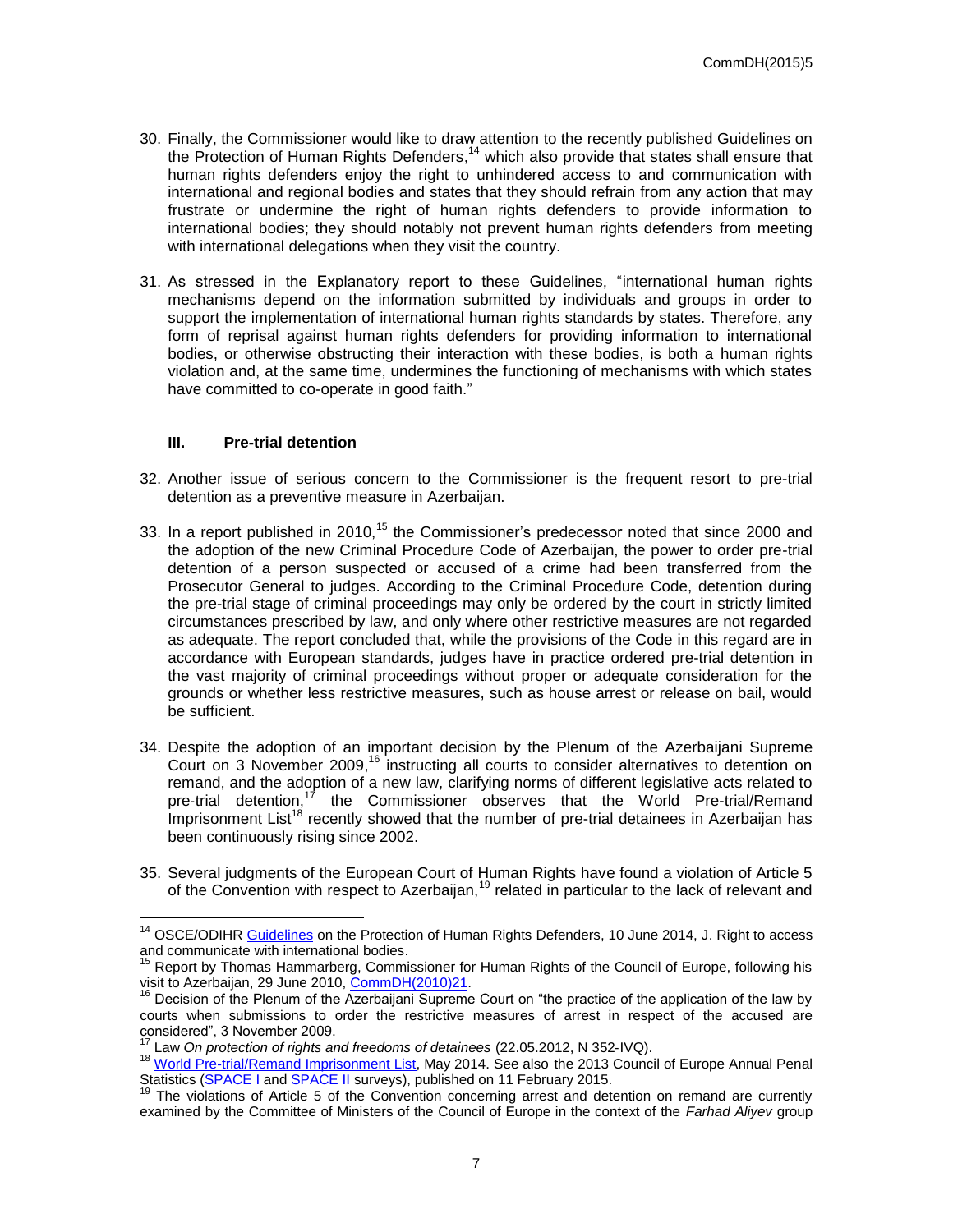sufficient reasoning by courts while considering pre-trial detention and its extension. The Court recently stated:

"In all their decisions in the present case, the domestic courts limited themselves to copying the prosecution's written submissions and using short, vague and stereotyped formulae for rejecting the applicant's complaints as unsubstantiated. In essence, the domestic courts limited their role to one of mere automatic endorsement of the prosecution's requests and they cannot be considered to have conducted a genuine review of the "lawfulness" of the applicant's detention. That is contrary not only to the requirements of Article 5 § 4, but also to those of the domestic law as interpreted and clarified by the Plenum of the Supreme Court."<sup>20</sup>

36. On the basis of his work on Azerbaijan, the Commissioner considers that the situation remains unchanged. He wishes to reiterate that pre-trial detention should be the exception rather than the norm, as provided for by European and international standards, including the Committee of Ministers Recommendation 2006(13) on the use of remand in custody.<sup>21</sup> He also wishes to underline that a genuine change in practice will first of all depend on the level of judicial independence and changes in the way law enforcement bodies work during the course of investigations.

## **Conclusions**

 $\overline{a}$ 

- 37. As noted by the Parliamentary Assembly of the Council of Europe, there is a tendency among Azerbaijani authorities to rely on the Court to rectify the shortcomings of the national judicial procedures.<sup>22</sup> The Commissioner cannot stress enough that it is essential that national authorities assume their responsibilities in the field of human rights protection: national judges should apply the Convention, as interpreted by the Court, more systematically.
- 38. In conclusion, the Commissioner is of the opinion that:
	- There is a clear pattern of repression in Azerbaijan against those expressing dissent or criticism of the authorities. This concerns particularly human rights defenders, but also journalists, bloggers and other activists, who may face a variety of criminal charges which defy credibility. Such charges are largely seen as an attempt to silence the persons concerned and are closely linked to the legitimate exercise by them of their right to freedom of expression.
	- Moreover, these criminal prosecutions often constitute reprisals against those who cooperate with international institutions, including the Council of Europe.
	- Reprisals against human rights defenders in retaliation for their work at the international, regional or national levels amount to human rights violations. In particular, arrest and detention in such circumstances raise issues under Article 5 § 1 of the Convention, in the absence of a reasonable suspicion that a criminal offence has been committed.
	- Pre-trial detention is used as a tool of punishment to silence those expressing dissenting views, including to prevent them from providing information to international human rights bodies.

of cases (see notably *Farhad Aliyev v. Azerbaijan*, application no. 37138/06, judgment of 9 November 2010, and *Muradverdiyev v. Azerbaijan*, application no. 16966/06, judgment of 9 December 2010).

<sup>20</sup> *Ilgar Mammadov v. Azerbaijan*, application no. 15172/13, judgment of 22 May 2014, para. 118.

*<sup>21</sup> [Recommendation](https://wcd.coe.int/ViewDoc.jsp?id=1041281)* Rec(2006)13 of the Committee of Ministers to member states on the use of remand in custody, the conditions in which it takes place and the provision of safeguards against abuse, adopted by the Committee of Ministers on 27 September 2006.

<sup>&</sup>lt;sup>22</sup> [Report](http://assembly.coe.int/ASP/Doc/XrefViewHTML.asp?FileID=12457&Language=en) of Committee on the Honouring of Obligations and Commitments by Member States of the Council of Europe (Monitoring Committee), *The functioning of democratic institutions in Azerbaijan*, 31 May 2010, para. 79.